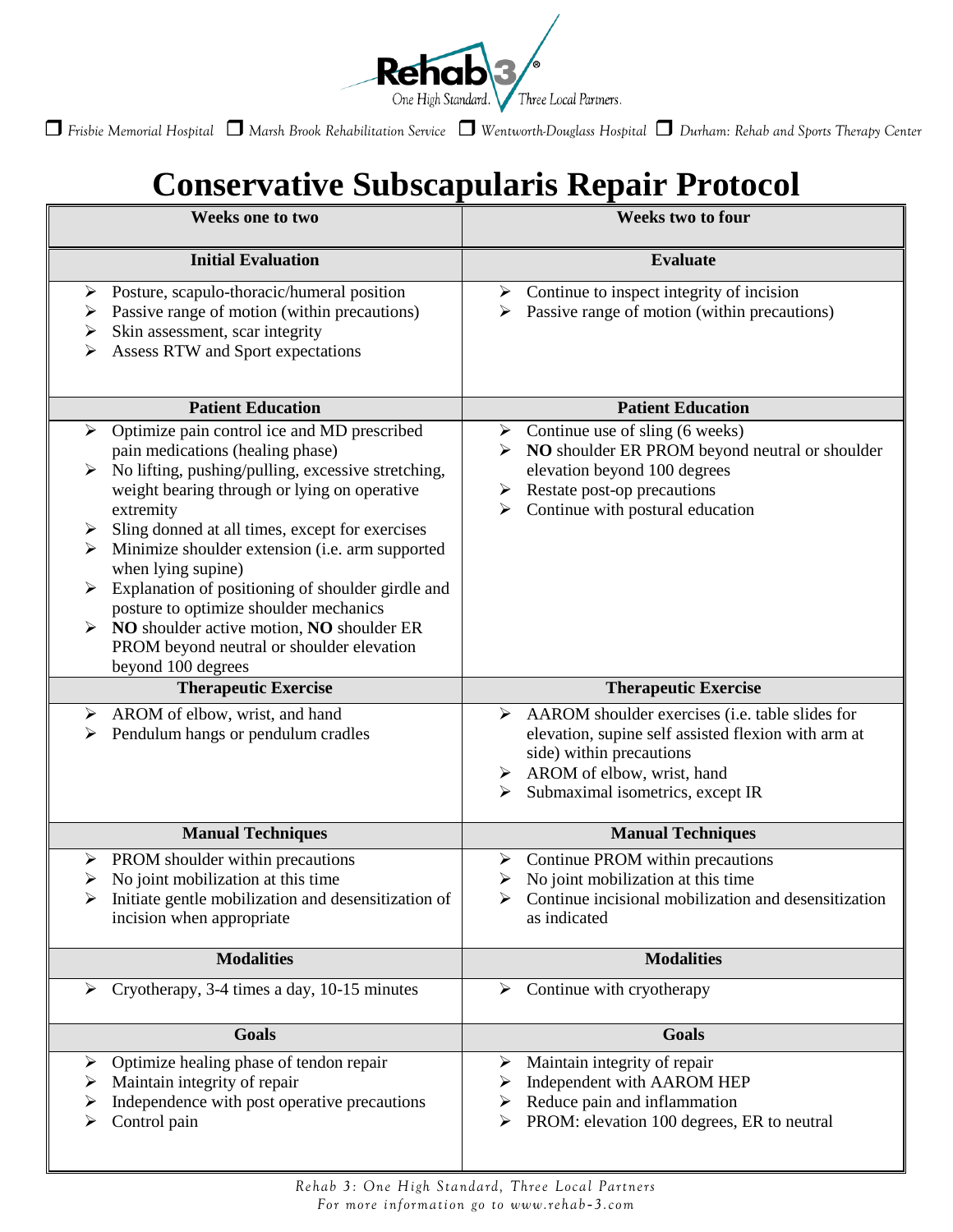

*Frisbie Memorial Hospital Marsh Brook Rehabilitation Service Wentworth-Douglass Hospital Durham: Rehab and Sports Therapy Center*

| <b>Weeks four to six</b>                                                                                                                                                                                                                                                                                                                                                                                                                           | Weeks six to eight                                                                                                                                                                                                                                                                                                                                                                                                                                                   |
|----------------------------------------------------------------------------------------------------------------------------------------------------------------------------------------------------------------------------------------------------------------------------------------------------------------------------------------------------------------------------------------------------------------------------------------------------|----------------------------------------------------------------------------------------------------------------------------------------------------------------------------------------------------------------------------------------------------------------------------------------------------------------------------------------------------------------------------------------------------------------------------------------------------------------------|
| <b>Evaluate</b>                                                                                                                                                                                                                                                                                                                                                                                                                                    | <b>Evaluate</b>                                                                                                                                                                                                                                                                                                                                                                                                                                                      |
| Passive range of motion (within precautions)<br>➤<br>AAROM (within precautions)<br>➤<br>Joint mobility (including thoracic spine)<br>⋗                                                                                                                                                                                                                                                                                                             | $\triangleright$ Posture, scapulo-thoracic/humeral position<br>Passive range of motion<br>➤<br>AAROM (within precautions)<br>➤<br>Joint mobility (including thoracic spine)<br>⋗                                                                                                                                                                                                                                                                                     |
| <b>Patient Education</b>                                                                                                                                                                                                                                                                                                                                                                                                                           | <b>Patient Education</b>                                                                                                                                                                                                                                                                                                                                                                                                                                             |
| Wean from sling at week 6<br>➤<br>Restate precautions<br>➤<br>No passive ER beyond 20 degrees, passive<br>elevation to tolerance                                                                                                                                                                                                                                                                                                                   | $\triangleright$ Discontinue use of sling<br>Begin actively using arm in ADL's, no excessive<br>pushing/pulling, no lifting greater than a cup of<br>coffee, no supporting body weight though operative<br>extremity<br>Continue with postural education<br>$\blacktriangleright$                                                                                                                                                                                    |
| <b>Therapeutic Exercise</b>                                                                                                                                                                                                                                                                                                                                                                                                                        | <b>Therapeutic Exercise</b>                                                                                                                                                                                                                                                                                                                                                                                                                                          |
| Continue per previous timeframe<br>➤<br>Pulley AAROM, if quality ROM (i.e. no<br>➤<br>excessive scapular elevation)<br>Scapular control exercises (i.e. isometrics in<br>opposite sidelying or with manual resistance)<br><b>Manual Techniques</b><br>PROM to tolerance, except NO ER beyond 20<br>➤<br>degrees<br>Initiate grade I/II joint mobs as appropriate<br>Continue gentle mobilization and desensitization<br>of incision as appropriate | Continue per previous timeframe<br>➤<br>Initiate AROM, start with gravity eliminated, within<br>⋗<br>precautions<br>$\triangleright$ Initiate rhythmic stabilization, gentle IR<br>Progress scapular exercises (i.e. prone row/extension)<br><b>Manual Techniques</b><br>$\triangleright$ PROM all planes to tolerance<br>Progress to grade III/IV joint mobilization as<br>➤<br>appropriate<br>Continue incisional mobilization and desensitization<br>as indicated |
| <b>Modalities</b>                                                                                                                                                                                                                                                                                                                                                                                                                                  | <b>Modalities</b>                                                                                                                                                                                                                                                                                                                                                                                                                                                    |
| Cryotherapy<br>➤                                                                                                                                                                                                                                                                                                                                                                                                                                   | Cryotherapy<br>➤                                                                                                                                                                                                                                                                                                                                                                                                                                                     |
| <b>Goals</b>                                                                                                                                                                                                                                                                                                                                                                                                                                       | <b>Goals</b>                                                                                                                                                                                                                                                                                                                                                                                                                                                         |
| Maintain integrity of repair<br>➤<br>Reduce pain and inflammation<br>➤<br>PROM: elevation 120 degrees, ER to 20 degrees                                                                                                                                                                                                                                                                                                                            | Independent with HEP<br>➤<br>Reduce pain and inflammation<br>PROM: elevation 140 degrees, ER to 40 degrees<br>➤<br>AROM: elevation 90 degrees<br>➤                                                                                                                                                                                                                                                                                                                   |